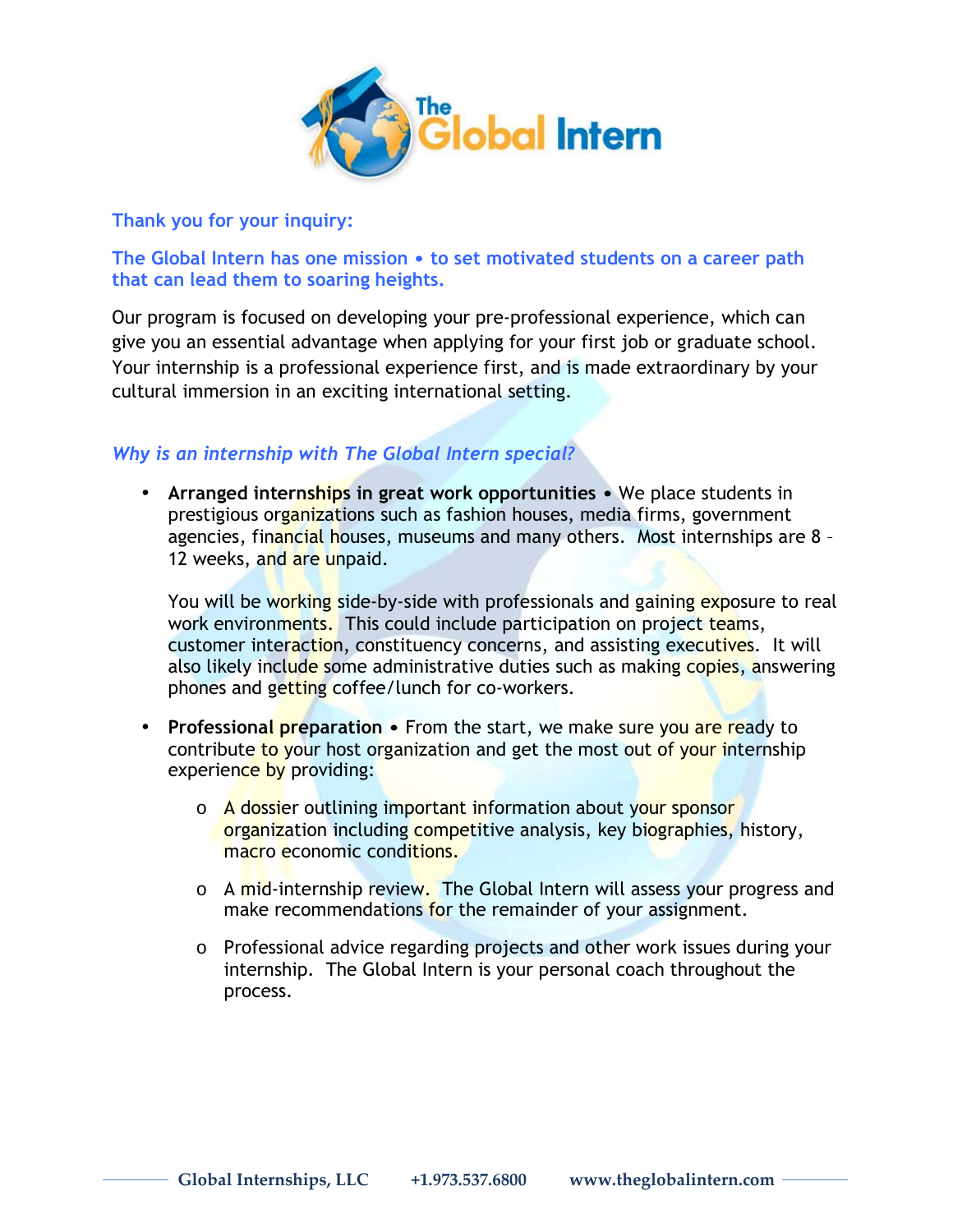

- Logistic support With The Global Intern, you're never alone during your internship. Throughout your experience we can provide:
	- o Housing arrangements
	- o Travel advice
	- o VISA assistance
	- o Health insurance
	- o Embassy information
	- o Currency/banking options
	- o Reference handbooks
	- o Maps and city guides
	- o Contact information for support
- An alumni network As a graduate of our program, you'll have exclusive lifetime access to our active network of former interns and sponsor company professionals. This includes membership in our private group within **Linked-In<sup>™</sup> professional networking site, an alumni newsletter and special events.**

# *What do we look for in a candidate? Someone who is:*

- Aware of the lifetime value of personal and professional relationships as well as experiences and skills.
- Comfortable as a representative of your home country, both proud of your heritage and humble enough to appreciate the achievements and influences of other cultures.
- Curious and inquisitive.
- Competitive in spirit.
- A motivated, self-starter with a passion for self-improvement.
- Professional in demeanor at all times.
- Flexible, able to improvise and accept uncertainty with cheer and calm.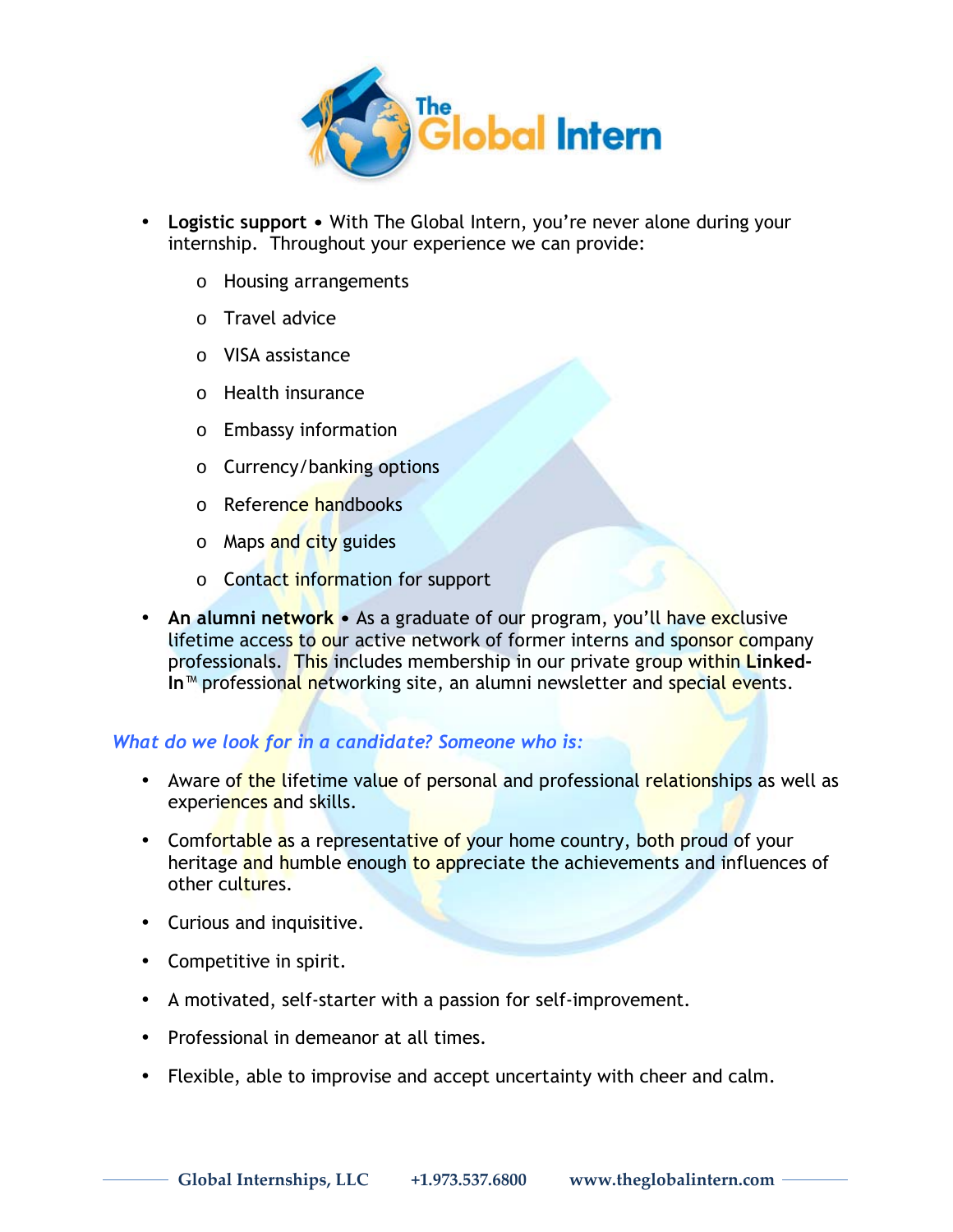

# *What are the application requirements?*

- College transcripts.
- A written piece explaining your goals for the program, and anything else you'd want us to consider.
- Your preferred industry, field or area of interest.
- Biographical data.
- Background screening.
- USD \$50 non-refundable application fee.

# *What steps are involved in our placement process?*

- Completion of the application process.
- A pre-screening interview to help narrow the matching process for your internship.
- Compile a list of prospective sponsoring organizations that match your preferences.
- Based upon your stated preferences, we begin a process of presenting your candidacy to the organizations for acceptance. Interviews may be requested by the sponsoring organization.
- A final match and confirmation of placement.
- We have 3 sessions per year, although customized dates can be accommodated in some cases.

# *What are the costs involved with our arranged internships?*

- A USD \$50 non-refundable application fee starts the process.
- Most placement fees range between USD \$1,500 and \$5,000 depending upon the program and length of time.
- All other fees are separate (housing, food, travel, health insurance, phone, university credits, etc.). A more precise budget range will be developed once a program and length of time is developed.